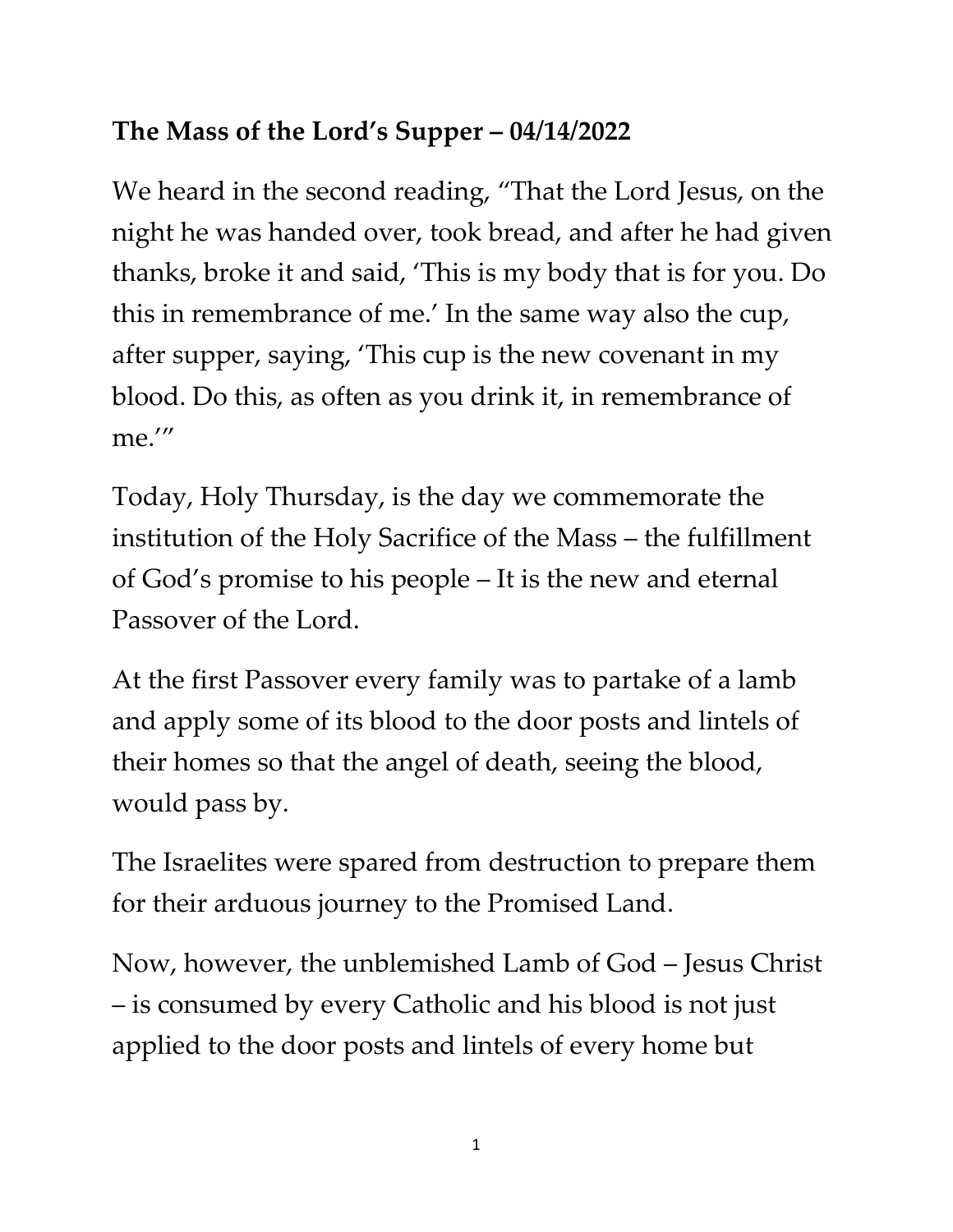touches the very lips of the faithful, who are then spared from destruction.

Our bodies are meant to be temples of the Lord and our mouths are like the doorway to that temple.

As we hear at every Mass just before receiving the Body and Blood of Christ, "Behold, the Lamb of God, behold him who takes away the sins of the world. Blessed are those called to the supper of the Lamb." And then the people respond, "Lord I am not worthy that you should enter under my roof but only say the word and my soul shall be healed."

At Mass, provided we are in the state of grace, we are commanded to partake of the Lamb of God – the Body, Blood, Soul and Divinity of Jesus Christ – so that we can be freed from slavery to sin and death.

But like the Israelites before us, the journey doesn't end with the sacrificial offering. It is only the beginning. The Holy Sacrifice of the Mass prepares and strengthens us for the arduous journey to the Promised Land of heaven.

All that happened in the Old Testament points to Jesus Christ, the Lamb of God. The Holy Sacrifice of the Mass is the fulfillment of everything the Israelites longed for – everything the world longs for.